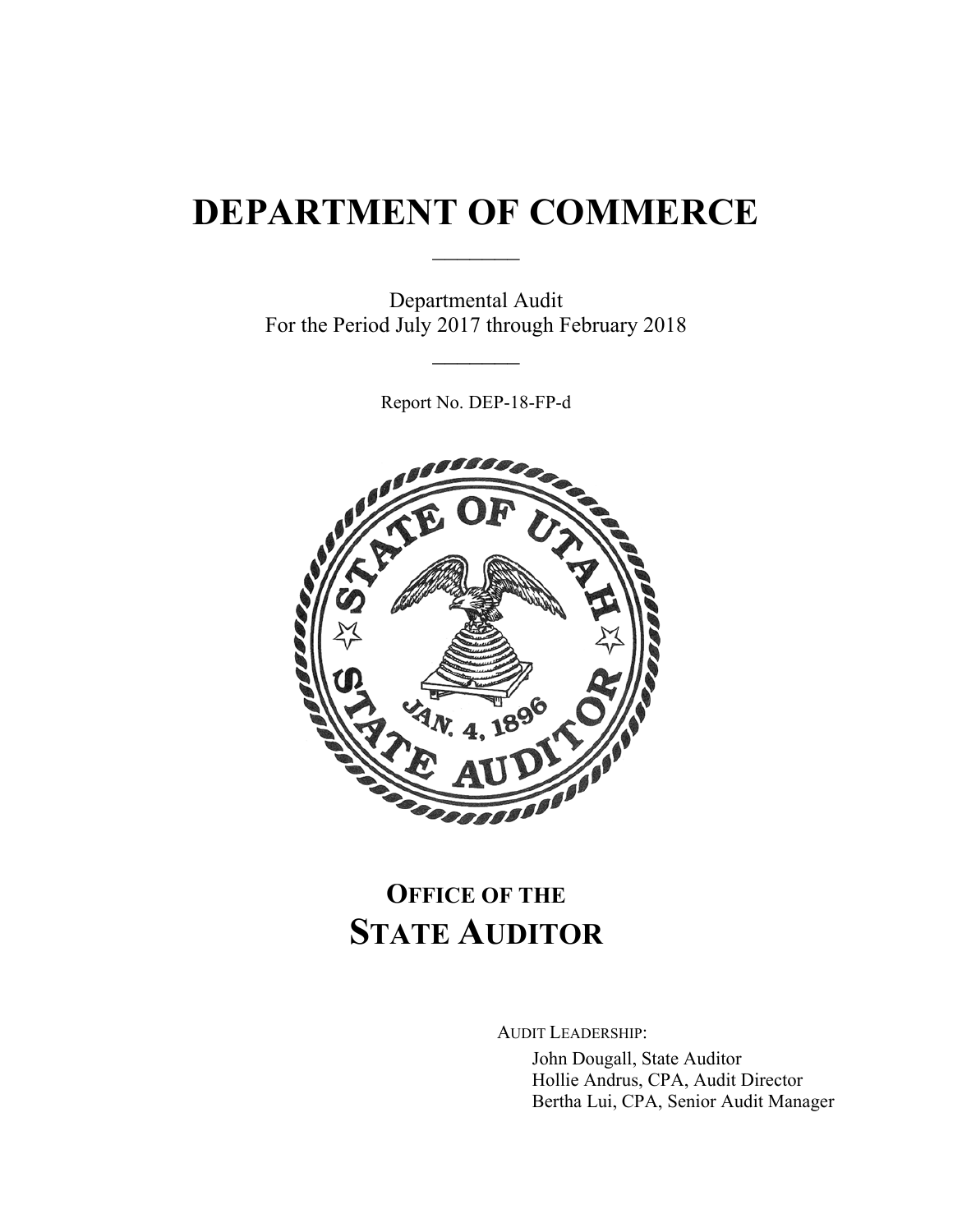## **DEPARTMENT OF COMMERCE**

FOR THE PERIOD JULY 1, 2017 THROUGH FEBRUARY 2018

## TABLE OF CONTENTS

|                                                                              | Page |
|------------------------------------------------------------------------------|------|
| <b>LETTER TO MANAGEMENT</b>                                                  |      |
| <b>FINDINGS AND RECOMMENDATIONS:</b>                                         |      |
| INADEQUATE INTERNAL CONTROLS OVER CASH DRAWS AND REPORTING                   |      |
| 2. LACK OF PROCEDURES FOR MONITORING AND REPORTING<br>NONPROFIT CORPORATIONS |      |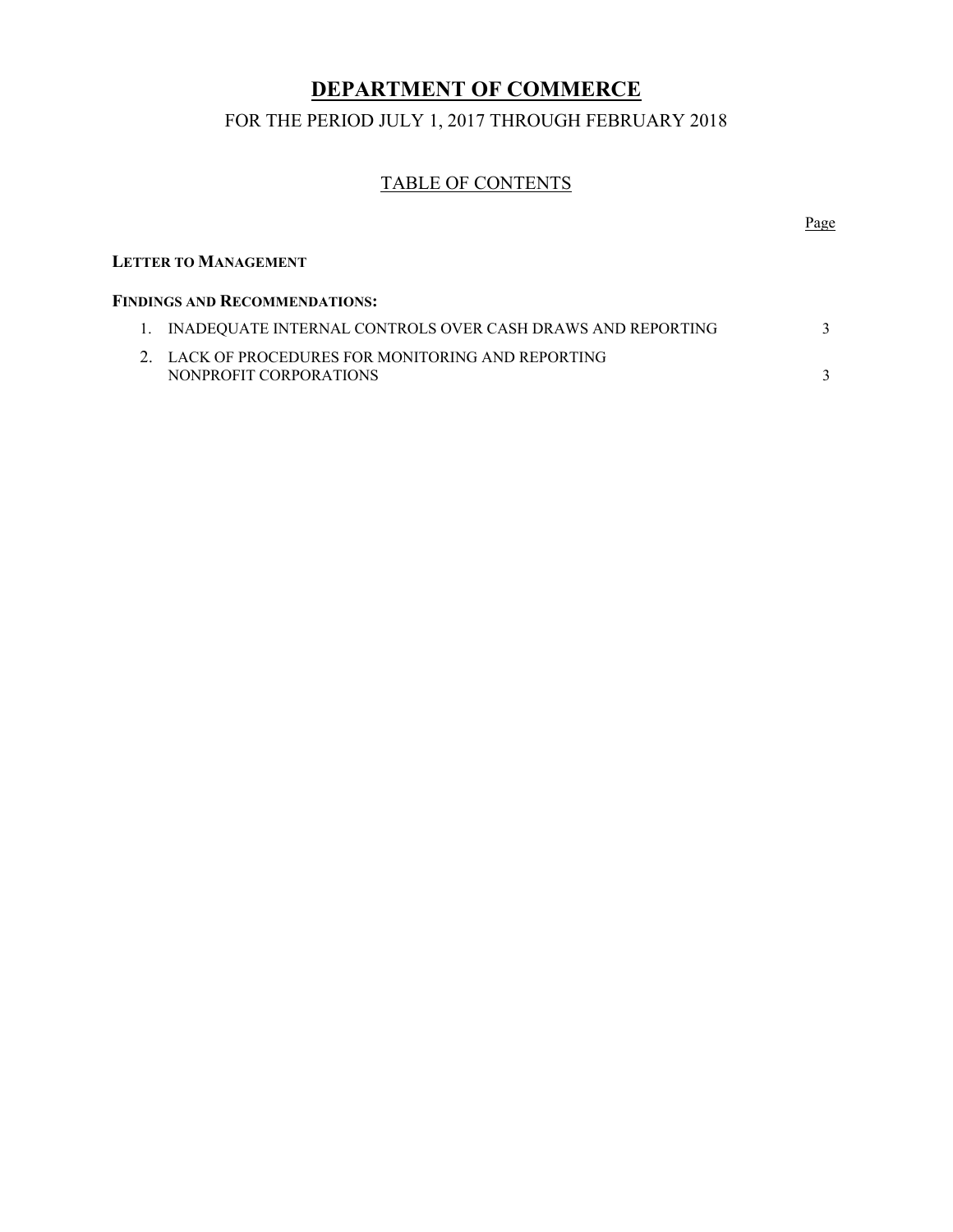

### **OFFICE OF THE STATE AUDITOR**

Francine Giani, Executive Director Department of Commerce 160 East 300 South SLC, Utah 84111

Dear Ms. Giani:

In accordance with *Utah Code* 67-3-1(4), we have performed the procedures described below to certain aspects of the Department of Commerce's (Department's) internal control for the period July 2017 through February 2018. The primary focus of our review was to review general financial internal control as well as internal control over any federal programs overseen by the Department, as outlined below:

- 1. We reviewed the Department's separation of accounting duties.
- 2. We obtained a list of all Department bank accounts and reviewed the activity of the accounts. For each bank account with high activity, we reviewed 2 bank reconciliations. We also agreed the reconciliation balances to FINET.
- 3. We reviewed a sample of 26 cash receipts to verify that the Department is following its established processes and controls.
- 4. We reviewed a sample of 20 cash disbursements to verify that the Department is following its established processes and controls.
- 5. We reviewed 8 payroll samples to verify the supervisor listed in the State's E-Guide system is the same as that listed in the State's payroll entry system and that the supervisor would have adequate knowledge of the employee's time and efforts.
- 6. We reviewed the cash management and reporting internal controls associated with the Department's Pipeline Safety federal grant to verify that the Department had established appropriate controls.
- 7. We reviewed the Department's monitoring of nonprofit corporations.

Our procedures were more limited than would be necessary to express an audit opinion on compliance or on the effectiveness of Department's internal control or any part thereof. Accordingly, we do not express such an opinion. Alternatively, we have identified the procedures we performed and the findings resulting from those procedures. Had we performed additional procedures or had we conducted an audit of the effectiveness of Department's internal control, other matters might have come to our attention that would have been reported to you.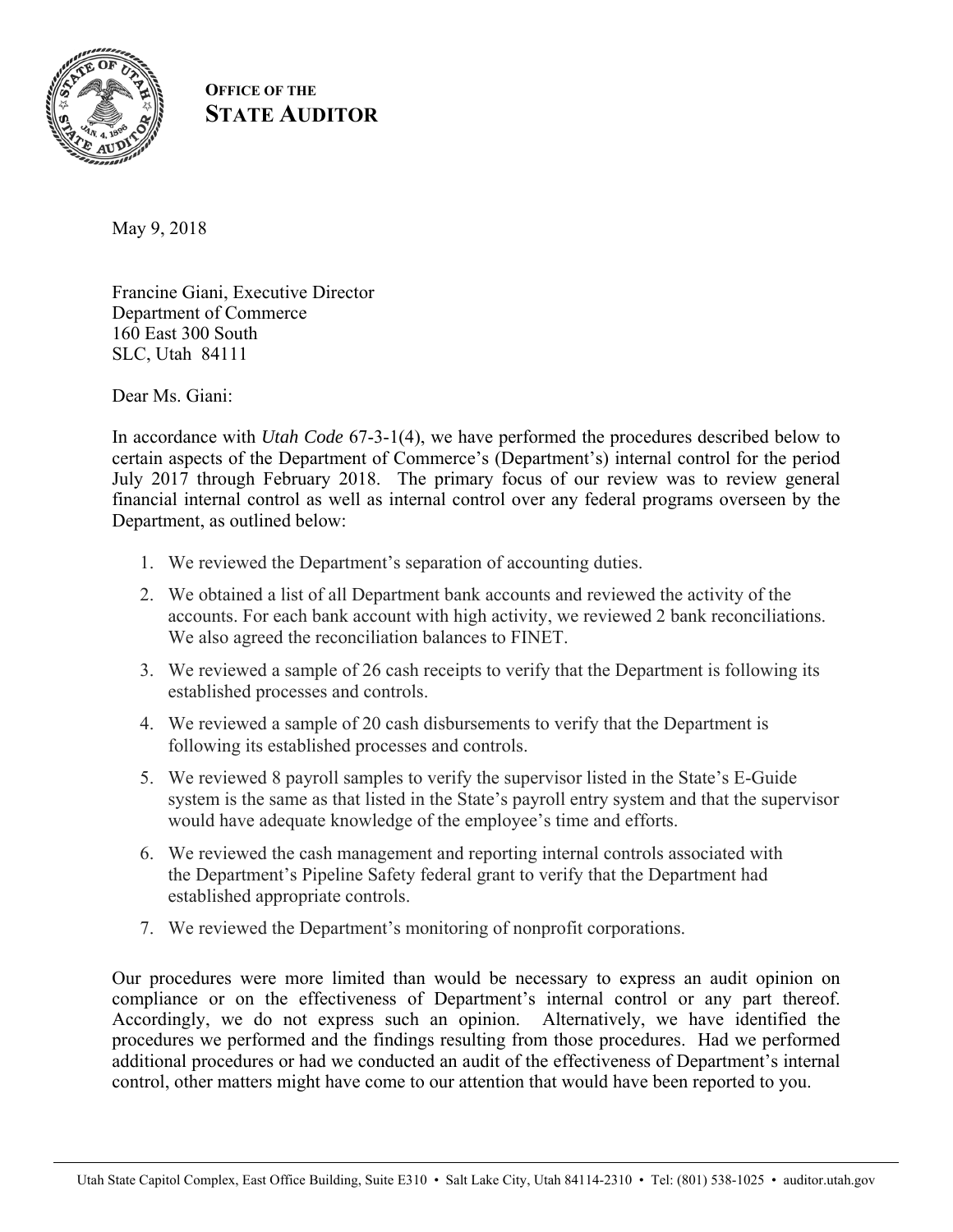Our findings resulting from the above procedures are included in the attached findings and recommendations section of this report.

By its nature, this report focuses on exceptions, weaknesses, and problems. This focus should not be understood to mean there are not also various strengths and accomplishments. We appreciate the courtesy and assistance the Department's personnel extended to us during the course of the engagement, and we look forward to a continuing professional relationship. If you have any questions, please contact me.

Sincerely,

Hellie Andrus

Hollie Andrus, CPA Audit Director handrus@utah.gov 801-808-0467

cc: Thomas A. Brady, Deputy Director, Department of Commerce Peter Anjewierden, Budget & Accounting Officer, Department of Commerce Justin Harding, Chief of Staff, Governor's Office Kristen Cox, Executive Director, Governor's Office of Management & Budget Tani Downing, Executive Director, Department of Administrative Services John Reidhead, Chief Financial Officer, State Division of Finance Debbie Empey, Internal Control Manager, State Division of Finance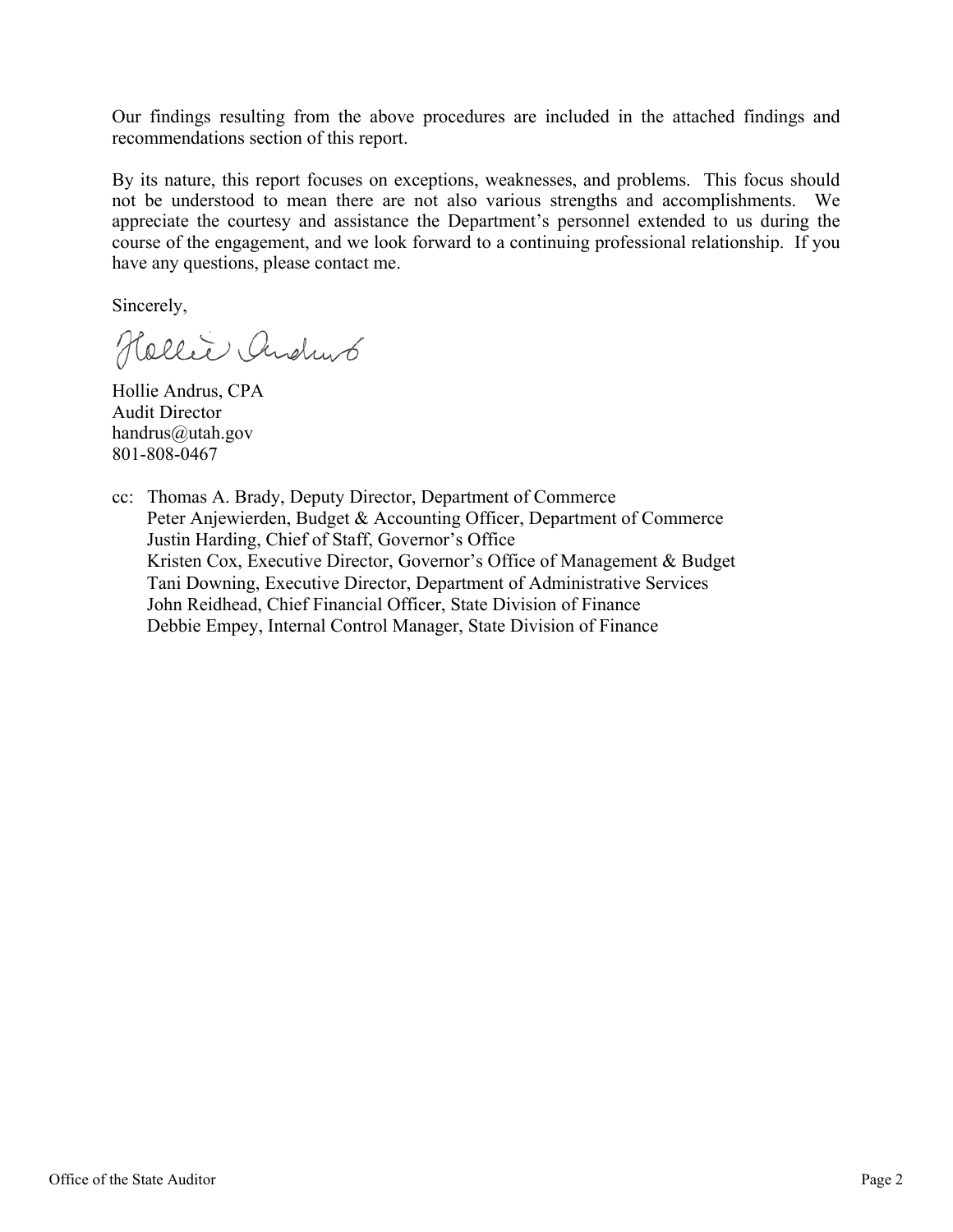## **FINDINGS AND RECOMMENDATIONS**

#### **1. INADEQUATE INTERNAL CONTROLS OVER CASH DRAWS AND REPORTING**

The Department of Commerce (Department) has not established effective internal controls to ensure the federal SF-270 report is properly prepared and cash draws are properly calculated in accordance with program guidelines for the States Participating in the Pipeline Safety Program. For the calendar year 2017 grant, the Department improperly prepared the Mid-Year SF-270 report using budgeted amounts instead of actual expenditures incurred, as required by program guidelines, because Department personnel misunderstood the program requirements. This resulted in an overdraw of \$1,091.50 for the June 30, 2017 mid-year draw.

#### **Recommendation:**

**We recommend the Department prepare the SF-270 report and make cash draws based on actual expenditures, as required by program guidelines.** 

#### *Response from the Department of Commerce:*

*Commerce agrees that the Office of the State Auditor has properly identified the finding regarding an estimated mid-year payment request and recommended the proper action to remedy this inadequate control issue. Commerce will have the Finance Director compile expenses for every draw on the Pipeline Safety Grant and review them with the program manager. This additional scrutiny will ensure that midyear payment requests conform to the same scrutiny of actual auditable expenses that is placed on the year end request. The SF-270 report submitted for reimbursement for both the mid-year and year-end payment will follow the same process as implemented by the Finance Director.* 

#### 2. **LACK OF PROCEDURES FOR MONITORING AND REPORTING NONPROFIT CORPORATIONS**

*Utah Code* 51-2a-201.5 requires state agencies that disburse federal pass-through money or state money to nonprofit corporations to notify the Office of the State Auditor (OSA) of any of these nonprofit corporations whose revenues or expenditures of grant money exceed \$25,000 and who, therefore, must submit a financial report to the OSA. However, the Department has not established procedures to annually identify nonprofit corporations with whom the Department contracts that are subject to reporting to OSA. As a result, the Department does not have the needed information and does not provide the proper notification to the OSA.

The Governor's Office is responsible to work with state agencies to ensure they are aware of state laws affecting them. When this initial law was passed, the Governor's Office of Management  $\&$  Budget (GOMB) worked with the agencies to develop standard terms agencies could use in their contracts with nonprofit corporations. Since then, GOMB 1) has focused its efforts on helping agencies comply with the reporting requirements of *Utah Code* 63j-1-220, which require an agency to report to GOMB the portion of its budget it expects to pass or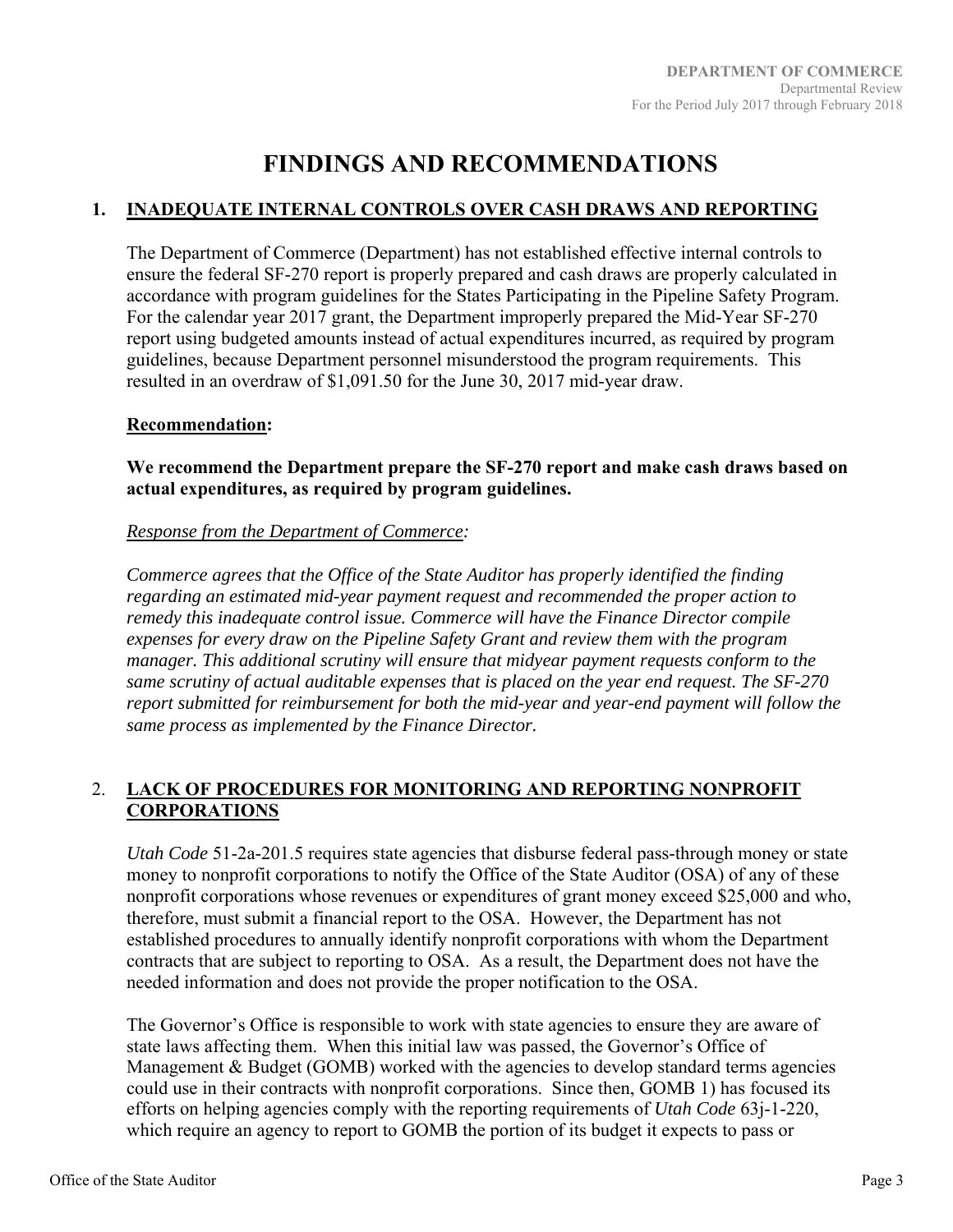provide to nonprofit corporations and 2) has not provided guidance to state agencies on an agency's responsibility to report to the Office of the State Auditor.

#### **Recommendation:**

**We recommend the Department:** 

- **Establish procedures to annually identify nonprofit corporations with whom the Department contracts that are subject to reporting to OSA.**
- **Annually notify the OSA of those nonprofit corporations required to submit a financial report, in accordance with** *Utah Code* **51-2a.-201.5.**

**We recommend the Governor's Office improve its efforts to ensure state agencies are regularly made aware of state laws affecting them.** 

#### *Response from the Department of Commerce:*

*Commerce appreciates the clarification provided by the Office of the State Auditor in complying with the relatively new requirements outlined in UCA 5l -2a-201.5. Commerce had previously identified three grant payments in current fiscal year that were subject to the reporting requirements and reported the vendor payments through the Office of the State Auditors portal. However, Commerce will develop a procedure and amend its current application for funds to ensure that pertinent entities follow the year end reporting requirements of all state funds received.*

#### *Response from the Governor's Office:*

*During the April 2015 Budget and Accounting Officers Meeting, the Division of Finance and the Governor's Office of Management and Budget (GOMB) reviewed newly-passed legislation with a financial or budget impact, including new pass through funding reporting requirements in HB 312 and SB 132. Under HB 312 (Utah Code 63J-1-220) agencies have to submit pass through funding reports to GOMB when certain conditions are met. During the meeting GOMB indicated that they would issue further guidance on HB 312 reporting requirements. Under SB 132 (Utah Code 51-2a-201.5) state agencies have to notify the State Auditor when a nonprofit entity has informed them that they exceeded defined reporting thresholds. The meeting handout provided the report due date and the contract information for the person receiving the SB 132 reports in the State Auditor's Office.* 

*GOMB issued its HB 312 guidance in May 2015. The guidance was distributed to agency budget and finance staff again when GOMB issued guidance for the preparation of the FY 2017 to FY 2019 Governor's Budget Recommendations. As part of the budget development process, GOMB collected agency reports in October 2015, 2016, and 2017. Because SB 132 requires state agencies to report to the State Auditor, GOMB assumed the Office of the State Auditor would continue to remind agencies of the reporting requirements and process on an annual basis, similar to how GOMB had reminded agencies about HB 312 requirements.*